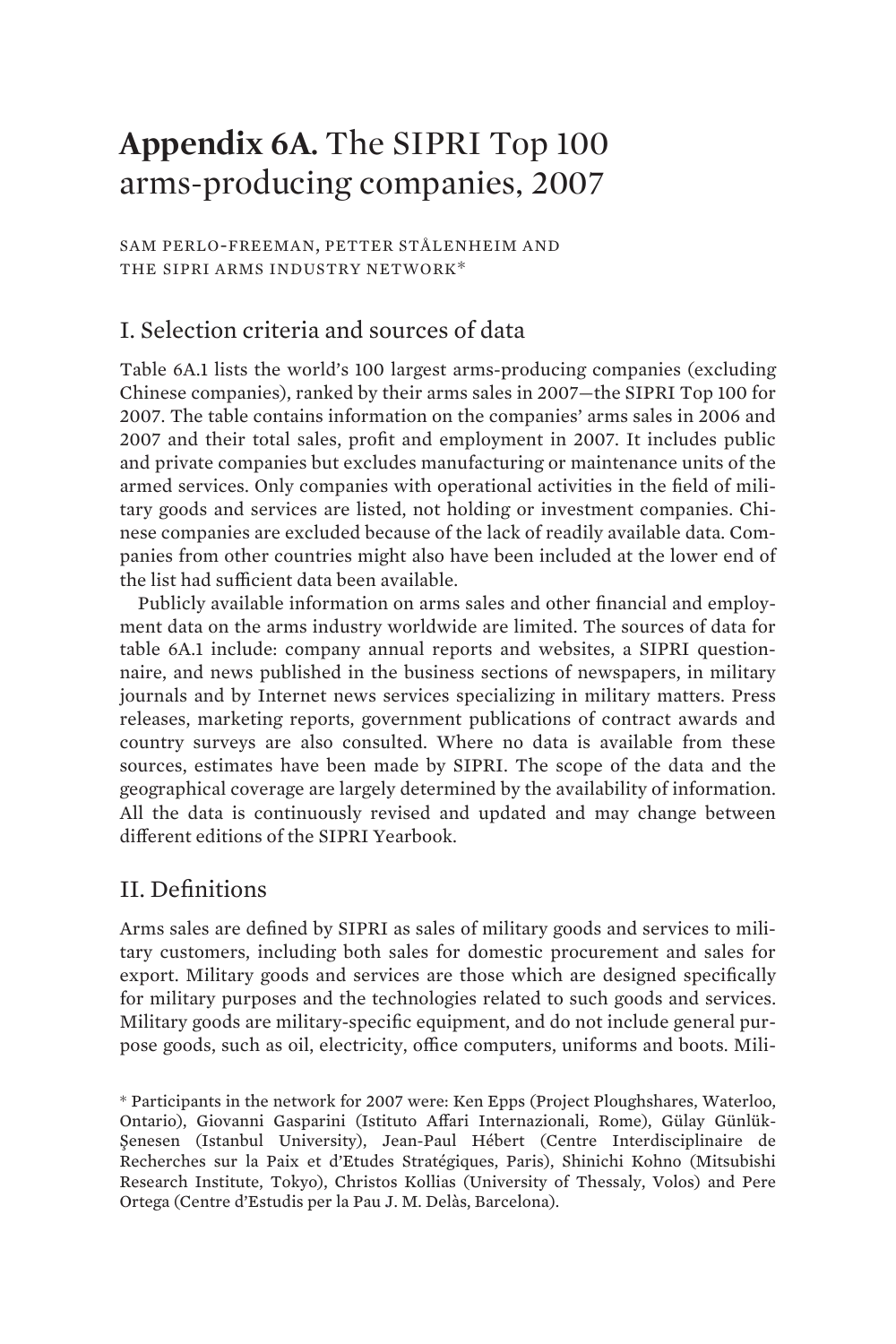tary services are also military-specific. They include: technical services such as information technology, maintenance, repair and overhaul, and operational support; services related to the operation of the armed forces, such as intelligence, training, logistics and facilities management; and armed security in conflict zones. They do not include the peacetime provision of purely civilian services, such as health care, cleaning, catering, and transport, but supply services to operationally deployed forces are included. $<sup>1</sup>$  The SIPRI Arms Industry Data-</sup> base, from which the SIPRI Top 100 is drawn, has been updated to include a more systematic coverage of the military services segment of the arms industry. In accordance with the definition given above, military services are now treated as a separate category in the Top 100.

This definition of arms sales serves as a guideline; in practice it is difficult to apply. Nor is there any good alternative, since no generally agreed definition exists. The data on arms sales in table 6A.1 often reflects only what each company considers to be the defence share of its total sales. The comparability of the company arms sales figures given in table 6A.1 is therefore limited.

Data on total sales, profit and employment is for entire companies, not for arms-producing divisions alone. All data is for consolidated sales, including those of national and foreign subsidiaries. The data on profit represents profit after taxes. Employment data is year-end figures, except for those companies that publish only a yearly average. All data is presented on the financial year basis reported by the company in its annual report.

#### III. Calculations

Arms sales are sometimes estimated by SIPRI. In some cases SIPRI uses the figure for the total sales of a 'defence' division, although the division may also have some, unspecified, civil sales. When the company does not report a sales figure for a defence division or similar entity, estimates can sometimes be made based on data on contract awards, information on the company's current arms production programmes and figures provided by company officials in media or other reports.

The data for arms sales is used as an approximation of the annual value of arms production. For most companies this is realistic. The main exception is shipbuilding companies. For these companies there is a significant discrepancy between the value of annual production and annual sales because of the long lead (production) time of ships and the low production run (number). Some shipbuilding companies provide estimates of the value of their annual production. This data is then used by SIPRI for those companies.

All data is collected in local currency and at current prices. For conversion from local currencies to US dollars, SIPRI uses the International Monetary Fund (IMF) annual average of market exchange rates (as provided in *International Financial Statistics*). The data in table 6A.1 is provided in current

<sup>1</sup> For a more detailed list of the types of activities classified as 'military services', see Perlo-Freeman, S. and Sköns, E., 'The private military services industry', SIPRI Insights on Peace and Security no. 2008/1, Sep. 2008, <http://books.sipri.org/product\_info?c\_product\_id=361>.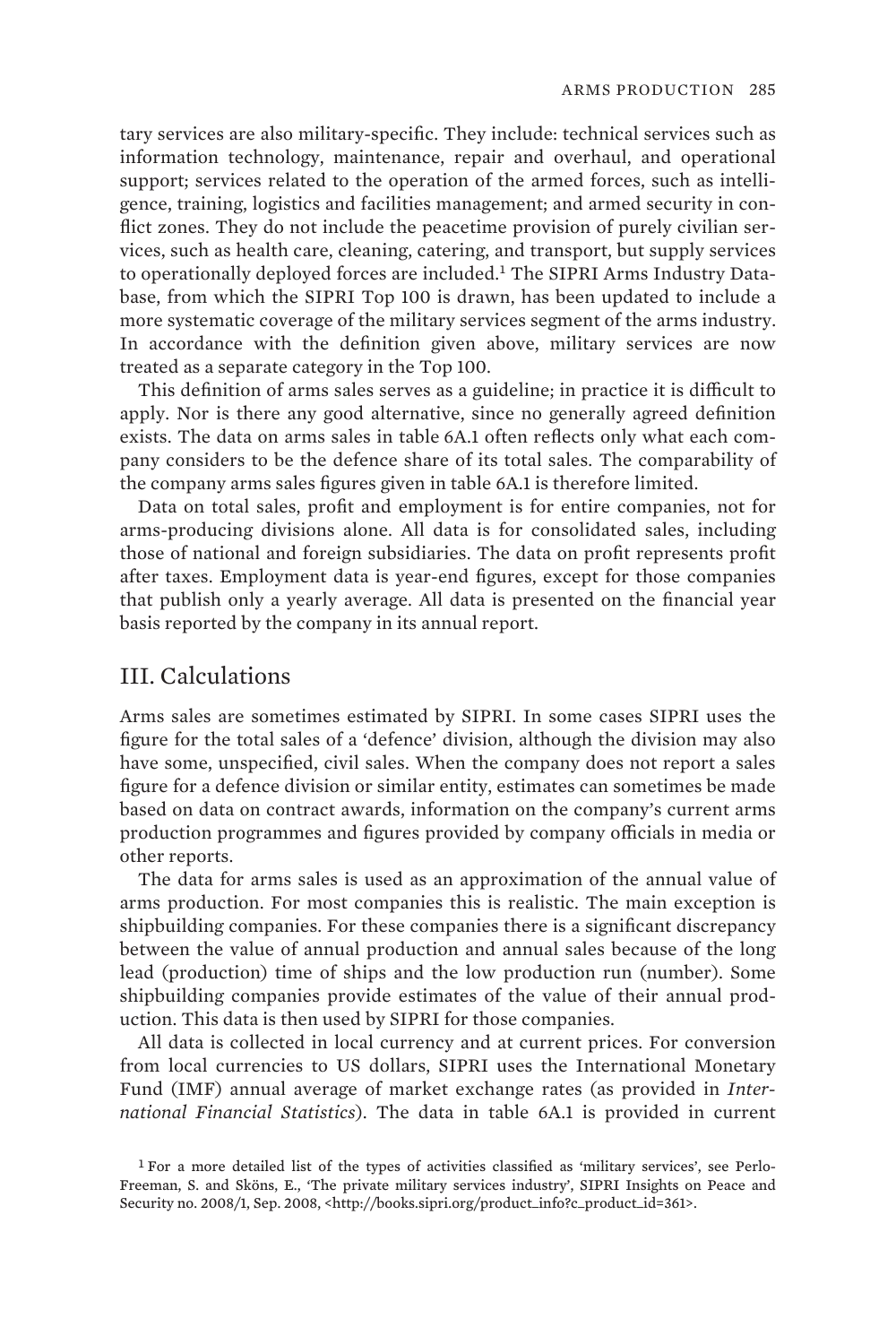dollars. Changes between years in this data are difficult to interpret because the change in dollar values is made up of several components: the change in arms sales, the rate of inflation and, for sales conducted in local currency, fluctuations in the exchange rate. Sales on the international arms market are often conducted in dollars. Fluctuations in exchange rates then do not have an impact on the dollar values but affect instead the value in local currency. If the value of the dollar declines, then the company's revenue in local currency falls and, if its production inputs are paid for in local currency—which most often is the case—this has a negative impact on the company's profit margins. Calculations in constant dollar terms are difficult to interpret for the same reasons. Without knowing the relative shares of arms sales derived from domestic procurement and from arms exports, it is impossible to interpret the exact meaning and implications of the arms sales data. This data should therefore be used with caution. This is particularly true for countries with strongly fluctuating exchange rates.

## IV. Russian companies

The past two years have seen the new structure of the Russian arms industry, centred round a small number of large state-owned conglomerates, take shape. Sufficient data is not yet available to include these companies in the SIPRI Top 100. SIPRI therefore continues to list and rank their component subsidiaries with sufficient arms sales in the Top 100. This is an exception to the usual policy of only ranking parent companies. Some data on the new conglomerates is however available, and this is presented below.

*United Aircraft Corporation (UAC).* UAC consolidates most of the Russian aircraft industry, including the combat aircraft producers Sukhoi, Irkut Corporation, NAPO and KnAAPO, the military transport aircraft company Ilyushin and the predominantly civil aircraft producer Tupolev among others. It commenced operation in 2007. The company has produced pro forma financial information comparable with that of Western companies for 2005 and 2006 but at the time of writing has not produced such information for 2007. UAC reported arms sales of 38 billion roubles (\$1.41 billion) for 2006—slightly higher than the combined arms sales of Irkut and Sukhoi for 2006—out of total sales of 51 billion roubles (\$1.86 billion). UAC subsidiaries Irkut and Sukhoi are both included in the Top 100 for 2007.

*OPK Oboronprom.* The helicopter manufacturer OPK Oboronprom, formed in 2005, earned total revenues of 38.86 billion roubles (\$1.6 billion) in 2007, a 17 per cent increase over 2006.<sup>2</sup> However, no information is available on the proportion of these sales that are for the military. One Oboronprom subsidiary, Rosvertol, is included in the Top 100 for 2007.

<sup>2</sup> 'State defense co. reports 17% rise in 2007 sales to \$1.6 bln', RIA Novosti, 14 May 2008, <http://en.rian.ru/russia/20080514/107334567.html>.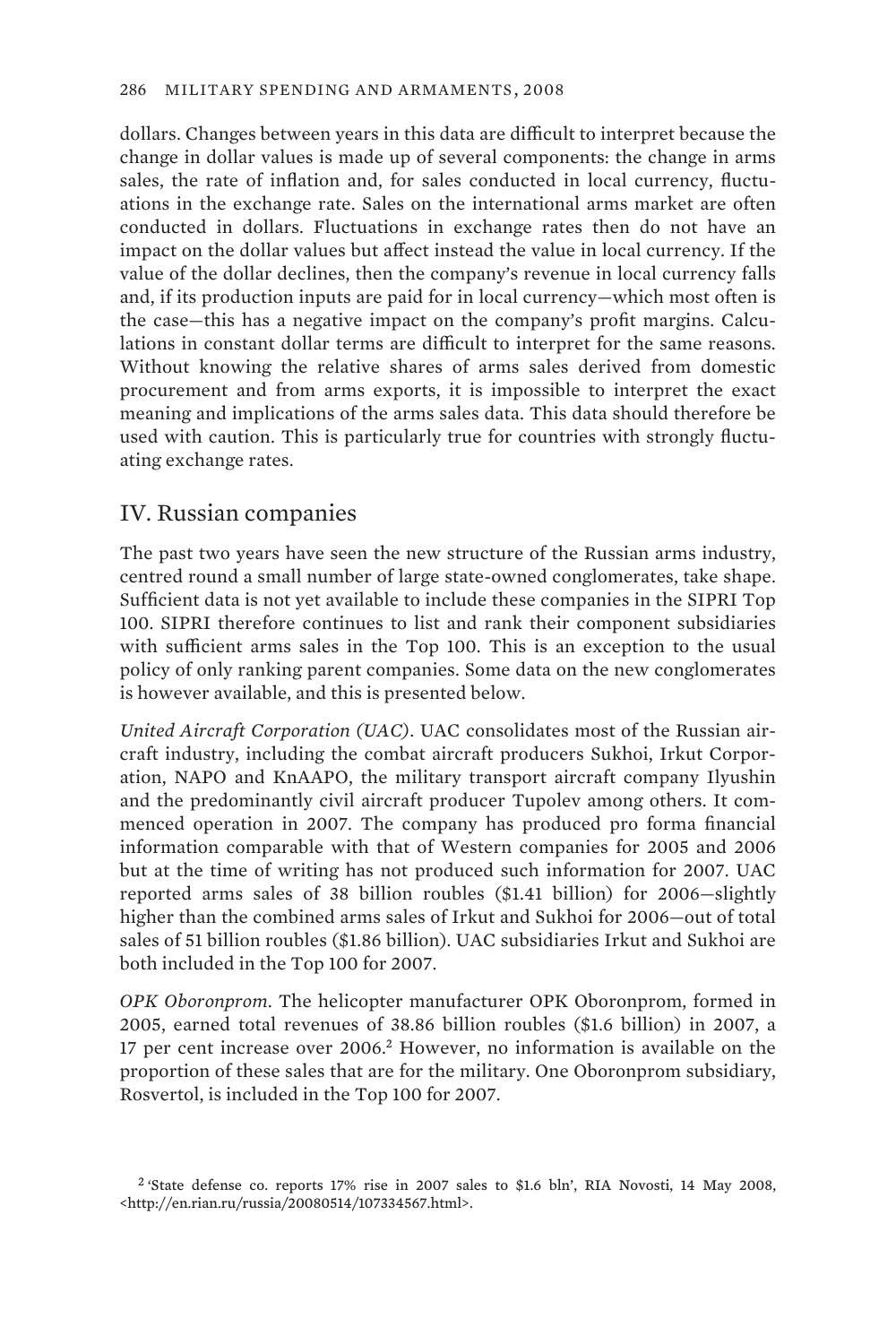*United Shipbuilding Corporation (USC).* No data is yet available for USC, which came into existence in 2007.

*Rostekhnologii.* Rostekhnologii, described as a 'defence industry supercorporation' was formed by an order of Russian President Vladimir Putin in late 2007. It includes Oboronprom, Russia's arms export agency Rosoboronexport and a variety of other civil and military manufacturers.<sup>3</sup> At present, no financial data is available for Rostekhnologii.

3 Petrov, N., 'Rostekhnologii: defence industry supercorporation', RIA Novosti, 4 Dec. 2007, <http://en.rian.ru/analysis/20071204/90845337.html>.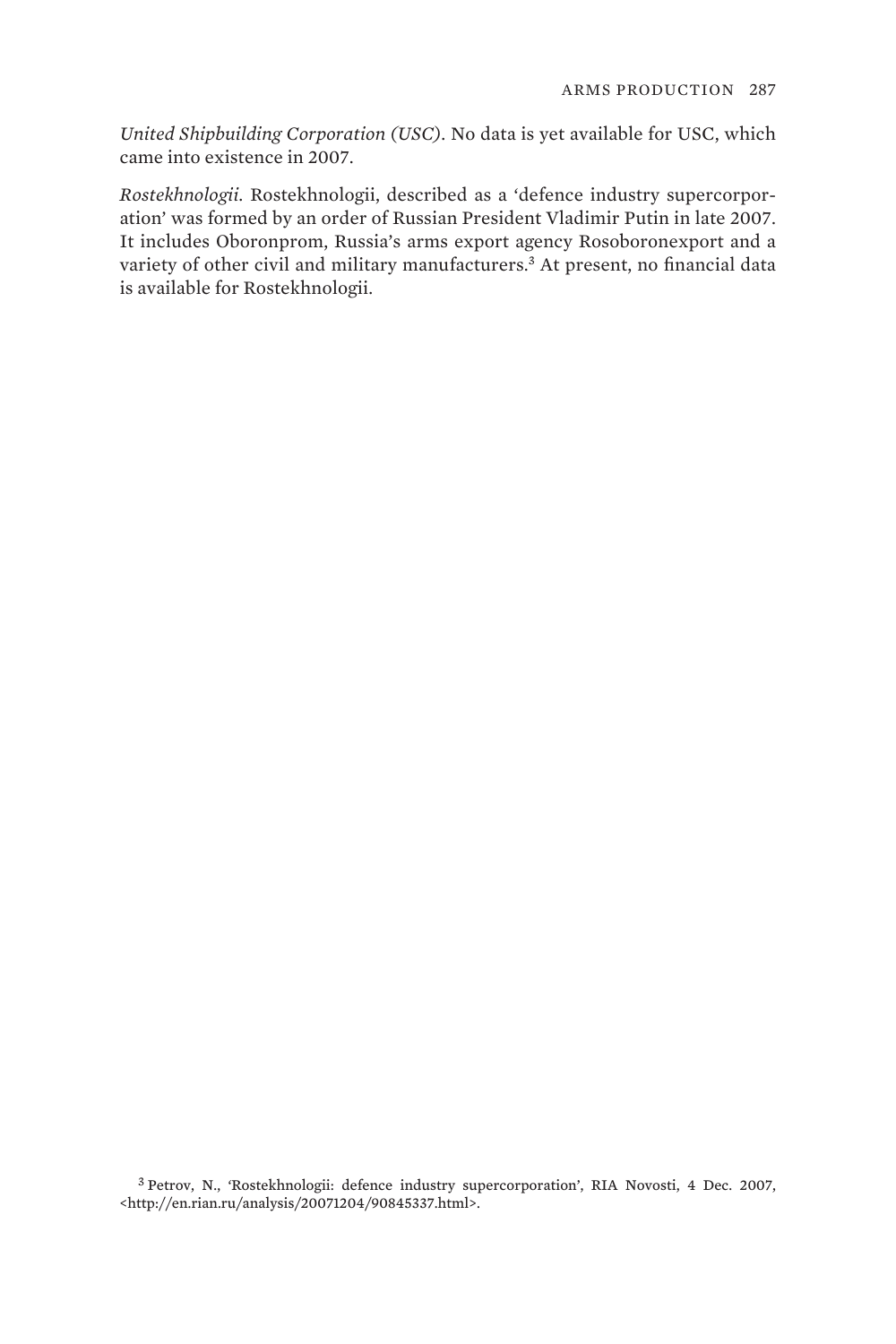|                          |                          | Top 100 arms-producing companies in the world excluding China, 2007 <sup>a</sup><br>Table 6A.1. The SIPRI |                  |                           |                       |                     |                |                              |                       |                        |
|--------------------------|--------------------------|-----------------------------------------------------------------------------------------------------------|------------------|---------------------------|-----------------------|---------------------|----------------|------------------------------|-----------------------|------------------------|
|                          |                          | sales and profit are in US\$ million.<br>Figures for arms sales, tota                                     |                  |                           |                       |                     |                |                              |                       |                        |
| $\mathrm{Rank}^b$        |                          |                                                                                                           |                  |                           | Arms sales            |                     | Total          | Arms sales                   |                       |                        |
| 2007                     |                          | 2006 Company <sup>c</sup>                                                                                 | Country          | $\operatorname{Sector}^d$ | 2007                  | 2006                | sales,<br>2007 | as % of total<br>sales, 2007 | Profit,<br>2007       | Employment,<br>2007    |
|                          |                          | Boeing                                                                                                    | USA              | Ac El Mi Sp               | 30480                 | 30690               | 66387          | 46                           | 4074                  | 159 300                |
| $\mathcal{L}$            | 3                        | <b>BAE</b> Systems                                                                                        | UK               | A Ac El MV Mi<br>SA/A Sh  | 29850                 | 24060               | 31 426         | 95                           | 1800                  | 500<br>97              |
|                          | $\mathcal{L}$            | Lockheed Martin                                                                                           | USA              | Ac El Mi Sp               | 29 400                | 28 1 20             | 41862          |                              | 3033                  | 140 000                |
|                          | 4                        | Northrop Grumman                                                                                          | USA              | Ac El Mi Sh Sp Ser        | 24 600                | 23650               | 32018          | <b>22</b>                    | 1803                  | 122000                 |
| w                        | S                        | General Dynamics                                                                                          | USA              | A El MV Sh                | 21520                 | 18770               | 27 240         | R 82                         | 2080                  | 83500                  |
| ∘                        | $\circ$                  | Raytheon                                                                                                  | USA              | El Mi                     | 540<br>$\frac{19}{1}$ | 17610               | 21 301         |                              | 1474                  | 72100                  |
| S                        | S                        | BAE Systems Inc.                                                                                          | USA              | A El MV SA/A              | 910<br>14             | 11280               | 14 908         | 100                          | 482<br>$\overline{a}$ | 300<br>51              |
|                          |                          | (BAE Systems, UK)                                                                                         |                  |                           |                       |                     |                |                              |                       |                        |
| $\overline{\phantom{0}}$ | $\overline{\phantom{0}}$ | $\text{EADS}^e$                                                                                           |                  | W. Europe Ac El Mi Sp     | 13 100                | 12600               | 53534          | 24                           | $-610$                | 116490                 |
| $^{\circ}$               | $\infty$                 | L-3 Communications                                                                                        | USA              | Ser <sub>El</sub>         | 11 240                | 9980                | 13961          | 81                           | 756                   | 64600                  |
| $\circ$                  | $\circ$                  | $_{\rm c}$<br>Finmeccani                                                                                  | $\mathrm{Italy}$ | A Ac El MV Mi             | 850<br>$\circ$        | 640<br>${}^{\circ}$ | 18376          | 54                           | 713                   | 60750                  |
|                          |                          |                                                                                                           |                  | SA/A                      |                       |                     |                |                              |                       |                        |
| $\overline{10}$          | $\overline{10}$          | Thales                                                                                                    | France           | El Mi SA/A                | 9350                  | 8 240               | 16825          | 95                           | 1214                  | 61200                  |
| 급                        | $\Xi$                    | United Technologies                                                                                       | USA              | Ac El Eng                 | 8760                  | 7650                | 54759          | $\mathfrak{Z}$               | 4 224                 | 225600                 |
| $\overline{12}$          | 13                       | <b>SAIC</b>                                                                                               | USA              | Ser                       | 6 250                 | 5800                | 8935           | $\sim$                       | 415                   | 44000                  |
| 13                       | 14                       | Computer Sciences Corp.                                                                                   | USA              | Ser                       | 5420                  | 5280                | 16500          | 33                           | 545                   | 89000                  |
| 14                       | $\overline{17}$          | <b>SAFRAN</b>                                                                                             | France           | $\overline{\mathbf{E}}$   | 5 230                 | 3780                | 16424          | 32                           | 556                   | 63260                  |
|                          | 15                       | Honeywell                                                                                                 | USA              | $\overline{\Xi}$          | 5020                  | 4 400               | 34589          | $15$<br>$57$                 | 444<br>$\mathcal{L}$  | 122000                 |
| $\overline{16}$          | $\frac{8}{16}$           | $\mbox{KBR}^f$                                                                                            | USA              | Ser                       | 5000                  | 6630                | 8745           |                              | 302                   | 52000                  |
|                          |                          | Rolls-Royce <sup>g</sup>                                                                                  | UK               | Eng                       | 580<br>4              | 3960                | 14873          | 21                           | 1200                  | 500<br>39 <sub>1</sub> |
| S                        | S                        | E Systems, UK,<br>MBDA (BA)                                                                               | W. Europe        | ΣÏ                        | 110<br>4              | 4140                | 4 105          | 100                          | $\circ$               | $10\ 000$              |
|                          |                          | Europe/<br>EADS, W.                                                                                       |                  |                           |                       |                     |                |                              |                       |                        |
|                          |                          | Finmeccanica, Italy)                                                                                      |                  |                           |                       |                     |                |                              |                       |                        |
| $\frac{8}{18}$           | $\overline{18}$          | <b>DCNS</b>                                                                                               | France           | Sh                        | 3860                  | 3400                | 3860           | 100                          | 200                   | 12720                  |

Table 6A.1. The SIPRI Top 100 arms-producing companies in the world excluding China, 2007<sup>a</sup> ŧ  $TTCA$ J.  $\mathcal{L}$ J,  $\ddot{\phantom{1}}$  $\frac{1}{2}$  $\overline{ }$  $\epsilon$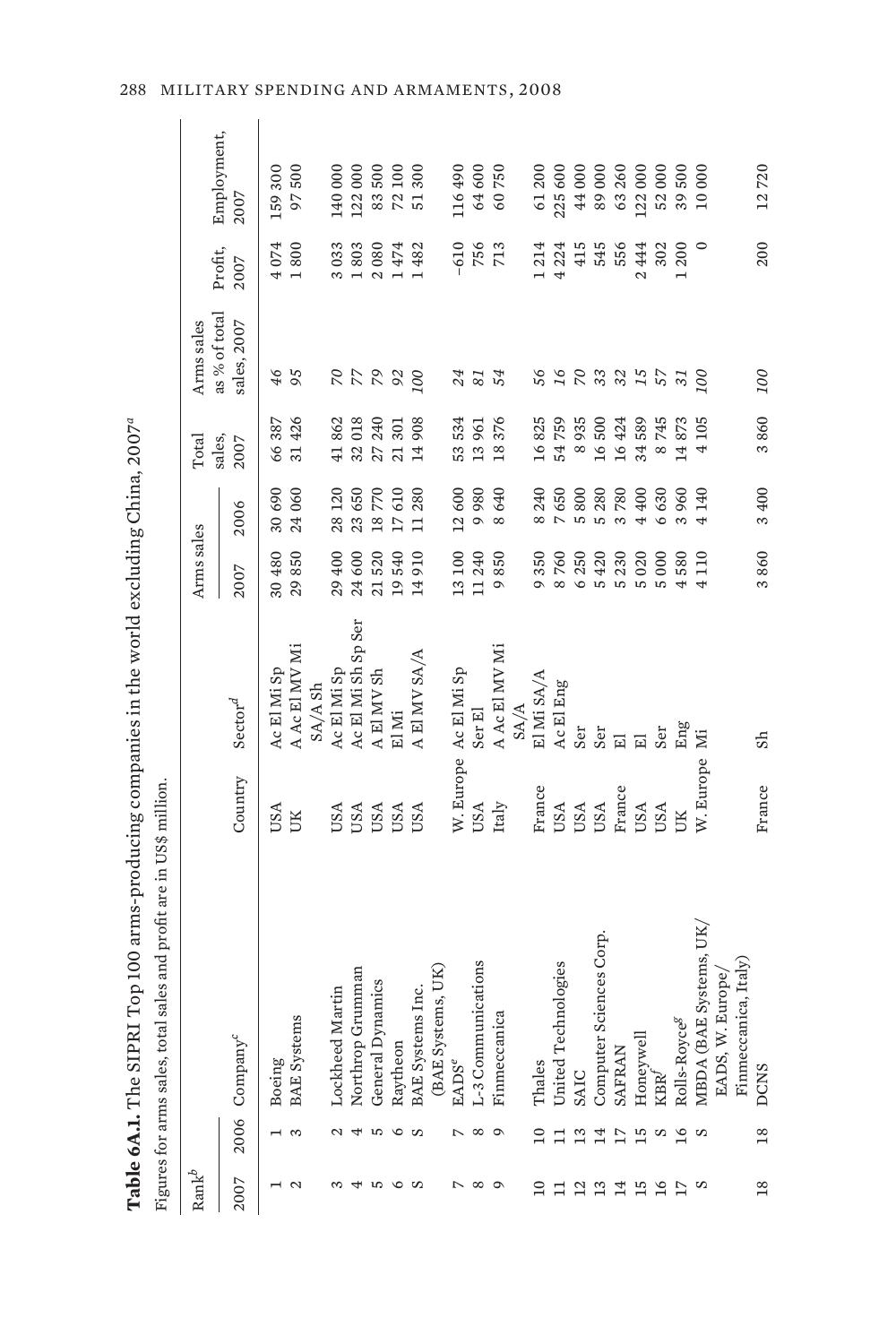|        | $\overline{0}$ | ITT Corp. <sup>h</sup>                           | <b>JSA</b>    | 급                       | 3850       | 3290  | 9003    |               | 742    | 39700  |
|--------|----------------|--------------------------------------------------|---------------|-------------------------|------------|-------|---------|---------------|--------|--------|
| s      |                | Pratt & Whitney (United                          | USA           | Eng                     | 3580       | 3650  | 12 129  | 30            |        | 38580  |
|        |                | Technologies)                                    |               |                         |            |       |         |               |        |        |
| 20     | 20             | General Electric                                 | <b>JSA</b>    | ${\rm Eng} \, {\rm El}$ | 3460       | 3 260 | 172738  |               | 22 208 | 327000 |
|        |                | DRS Technologies'                                | USA           |                         | 3 230      | 2740  | 3295    |               | 166    | 10200  |
|        |                | Eurocopter (EADS, W. Europe)                     | France        | Ac.                     | 800        | 2580  | 5709    |               |        |        |
| 22     |                | Mitsubishi Heavy Industries                      | Japan         | Ac MV Mi Sh             | 2780       | 2390  | 27 201  |               | 521    | 64100  |
|        | 28             | ${\bf Almax}\mbox{-}{\bf A}$ ntei $^k$           | Russia        | Ë                       | 2780       | 1950  | 3 122   | 89            | 95     | 81860  |
| 24     | 24             | Saab                                             | Sweden        | Ac El Mi                | 2770       | 2250  | 3406    | 81            | 287    | 13760  |
| S      | S              | Sikorsky (United Technologies)                   | USA           | Ac                      | 2770       | 1820  | 4783    | 58            |        | 14000  |
| 25     | 32             | AM General <sup>(</sup>                          | USA           | χ                       | 2670       | 1700  |         |               |        |        |
| 26     | 26             | EDS <sup>m</sup>                                 | USA           | Ser                     | 2540       | 2170  | 22 134  |               | 729    | .39500 |
|        | 25             | Textron                                          | USA           | Ac El Eng MV            | 2510       | 2 180 | 13 225  |               | 915    | 44000  |
| 28     | 23             | Alliant Techsystems                              | USA           | SA/A                    | 2460       | 2350  | 4 172   |               | 222    | 17000  |
| 29     | 30             | Rheinmetall                                      | Germany       | A El MV SA/A            | 2400       | 1810  | 5480    |               | 205    | 19190  |
| $30\,$ | 36             | Groupe Dassault                                  | France        | $\overline{AC}$         | 2380       | 1570  | 5590    | 43            | 523    | 12 160 |
| 31     | 38             | URS Corp. $^n$                                   | USA           |                         | 2 290      | [530] | 9023    | 25            | 132    | 56000  |
| 32     | 27             | Rockwell Collins                                 | USA           |                         | 2 2 3 0    | 2040  | 4415    | 51            | 585    | 19500  |
| 33     | 34             | QinetiQ                                          | UК            | Ser                     | 2 160      | 1610  | 2733    | $\mathcal{L}$ | 95     | 14070  |
| S      | S              | MBDA France (MBDA, W. Europe)                    | France        | Ë                       | 2050       | 2 260 | 2050    | 100           | 174    | 4310   |
| 34     |                | Israel Aerospace Industries                      | Israel        | Ac El Mi                | 1960       | 1750  | 3316    | 59            | 126    | 16000  |
| 35     | 61             | 3abcock International Group <sup>o</sup>         | UК            | Ser                     | .920       | 760   | 3332    | 58            | 155    | 15000  |
| 36     | 42             | Elbit Systems <sup>P</sup>                       | <b>Israel</b> |                         | 910        | 1400  | 2068    | $\mathcal{S}$ | 50     |        |
| 75     | 43             | $VT$ Group <sup>q</sup>                          | ŠК            | Sh Ser                  | 870        | 1400  | 2402    | 78            | 116    | 14110  |
| S      | S              | Alenia Aeronautica (Finmeccanica)                | Italy         | $\lambda c$             | 780        | 1450  | 2 2 8 7 | 28            | 35     | 8840   |
| 38     | 35             | CHA                                              | France        | <b>Sth</b>              | 760        | 1590  | 4652    |               |        | 15610  |
| 39     | 39             | ThyssenKrupp                                     | Germany       |                         | 740        | 520   | 70776   |               | 2997   | 191350 |
| 40     | 33             | Harris                                           | USA           |                         | 720        | .660  | 4 2 4 3 |               | 480    | 16000  |
|        |                | Sukhoi $(\mathbf{U}\mathbf{A}\mathbf{C})^{k\,r}$ | Russia        |                         | <b>710</b> | 600   | 1855    |               | 146    | 30000  |
|        |                | EADS Astrium (EADS, W. Europe)                   | France        |                         | 700        | 290   | 4858    | 35            |        |        |
|        | 46             | Krauss-Maffei Wegmann <sup>s</sup>               | Germany       | ΧŊ                      | 690        | .190  | 1779    | 56            |        | 2800   |
| 43     | 37             | Hindustan Aeronautics <sup>t</sup>               | India         | Ac Mi                   | 670        | 1550  | 2086    | 80            | 395    |        |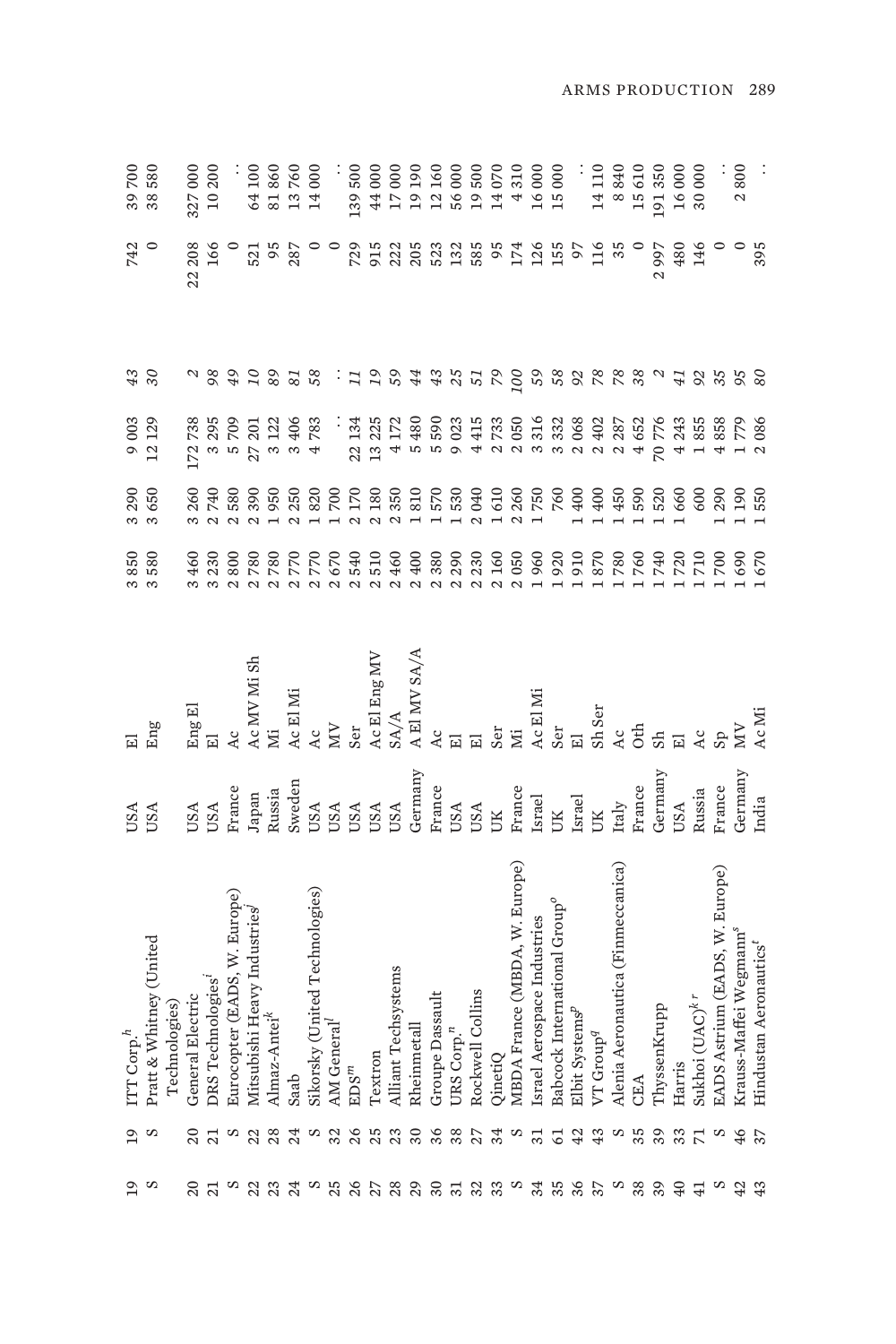| $\mathrm{Rank}^b$ |        |                                            |           |                           | Arms sales |         | Total          | Arms sales                   |                 |                     |
|-------------------|--------|--------------------------------------------|-----------|---------------------------|------------|---------|----------------|------------------------------|-----------------|---------------------|
| 2007              |        | 2006 Company <sup>c</sup>                  | Country   | $\operatorname{Sector}^d$ | 2007       | 2006    | sales,<br>2007 | as % of total<br>sales, 2007 | Profit,<br>2007 | Employment,<br>2007 |
|                   |        | Goodrich                                   | USA       | Comp (Ac)                 | 1600       | 1470    | 6392           | 25                           | 483             | 23400               |
| 45                | 44     | ġ.<br>Oshkosh Cor                          | USA       | À                         | 570        | 1320    | 6307           | 25                           | 268             | 14 200              |
| 46                |        | Serco                                      | ŬК        | Ser                       | 1440       | 1170    | 5623           | 26                           | 165             | 41450               |
| 47                | 49     | Navantia                                   | Spain     | S <sub>h</sub>            | 390        | 1130    | 1734           | 80                           |                 | 5630                |
| 48                | 45     | CACI International                         | USA       | Ser                       | 390        | 280     | 1938           | $\mathbb{Z}$                 |                 | 10400               |
| 49                | 52     | cernational Corp.<br>ManTech In            | USA       | Ser                       | 350        | 1080    | 1448           | 93                           | 67              | 7300                |
| $50\,$            | $50\,$ | Indian Ordnance Factories"                 | India     | A SA/A                    | 1230       | 1 1 2 0 |                | ÷                            |                 |                     |
| 51                | 48     | Cobham                                     | ÜК        | Comp (Ac El)              | 1220       | 1140    | 2 1 2 3        | 58                           | 264             | 8990                |
| S                 | S      | (EADS, W. Europe)<br>EADS CASA             | Spain     | Ac                        | 1150       | 1280    | 1436           | 80                           | $-30$           | 5270                |
| 52                | 54     | Rafael                                     | Israel    | Ac Mi SA/A Oth            | 1140       | 950     | $1\,200$       | 95                           | 34              | 5000                |
| 53                | 57     | ST Engineering (Temasek)                   | Singapore | Ac El MV SA/A Sh          | 1100       | 880     | 3352           | 33                           | 334             | 18000               |
| 54                | 67     | EDO Corp. (ITT Corp.) <sup>h</sup>         | USA       | 급                         | 1060       | 660     | 1150           | 92                           |                 |                     |
| 55                | 68     | TRV Corp. <sup>k</sup>                     | Russia    | ΣÏ                        | 1050       | 650     | 1110           | 95                           | 116             | 21250               |
| 56                | 59     | Samsung                                    | S. Korea  | A El MV Sh                | 1030       | 810     | 106 007        |                              | 8526            | 263000              |
| 57                | 64     | <b>GKN</b>                                 | ÜК        | Comp (Ac)                 | 950        | 740     | 7740           | $^{12}$                      | 396             | 42 100              |
| S                 | S      | Ianagement Ltd<br>Devonport M              | UК        | Comp (Sh)                 | 930        | 780     | 994            | 94                           | 0               |                     |
|                   |        | (Babcock)                                  |           |                           |            |         |                |                              |                 |                     |
| 58                | 58     | Diehl                                      | Germany   | Mi SA/A                   | 900        | 850     | 3106           | 29                           |                 | 11520               |
| 59                | 62     | $(\mathrm{UAC})^{k\;\nu}$<br>Irkut Corp. ( | Russia    | Ac                        | 900        | 740     | 1023           | 88                           | 152             | 11590               |
| $rac{60}{61}$     | 56     | DynCorp International <sup>w</sup>         | USA       | Ser                       | 900        | 900     | 2140           | 42                           | 48              | 16800               |
|                   |        | Force Protection                           | USA       | ЙM                        | 890        | 200     | <b>L68</b>     | 100                          | Q               | 1300                |
| S                 | S      | SELEX Communications                       | Italy     | Comp (El Oth)             | 890        | 650     | 1077           | 83                           | $\circ$         | 4720                |
|                   |        | (Finmeccanica)                             |           |                           |            |         |                |                              |                 |                     |
| 62                | 63     | Indra                                      | Spain     | 冨                         | 870        | 740     | 2966           | 29                           | 212             | 23 480              |
| $63$              | 66     | <b>Bharat Electronics</b>                  | India     | 冨                         | 840        | 660     | 995            | 84                           | 200             | 12370               |
| 64                | 53     | Mitsubishi Electric                        | Japan     | El Mi                     | 820        | 010     | 34 392         |                              | 342             | 105650              |
| 65                | 55     | Nexter                                     | France    | A MV SA/A                 | 800        | 900     | 803            | 00                           | 207             | 2500                |
| S                 | S      | Samsung Techwin (Samsung)                  | S. Korea  | A El Eng MV               | 770        | 570     | 490<br>3       | 22                           | 221             | 5080                |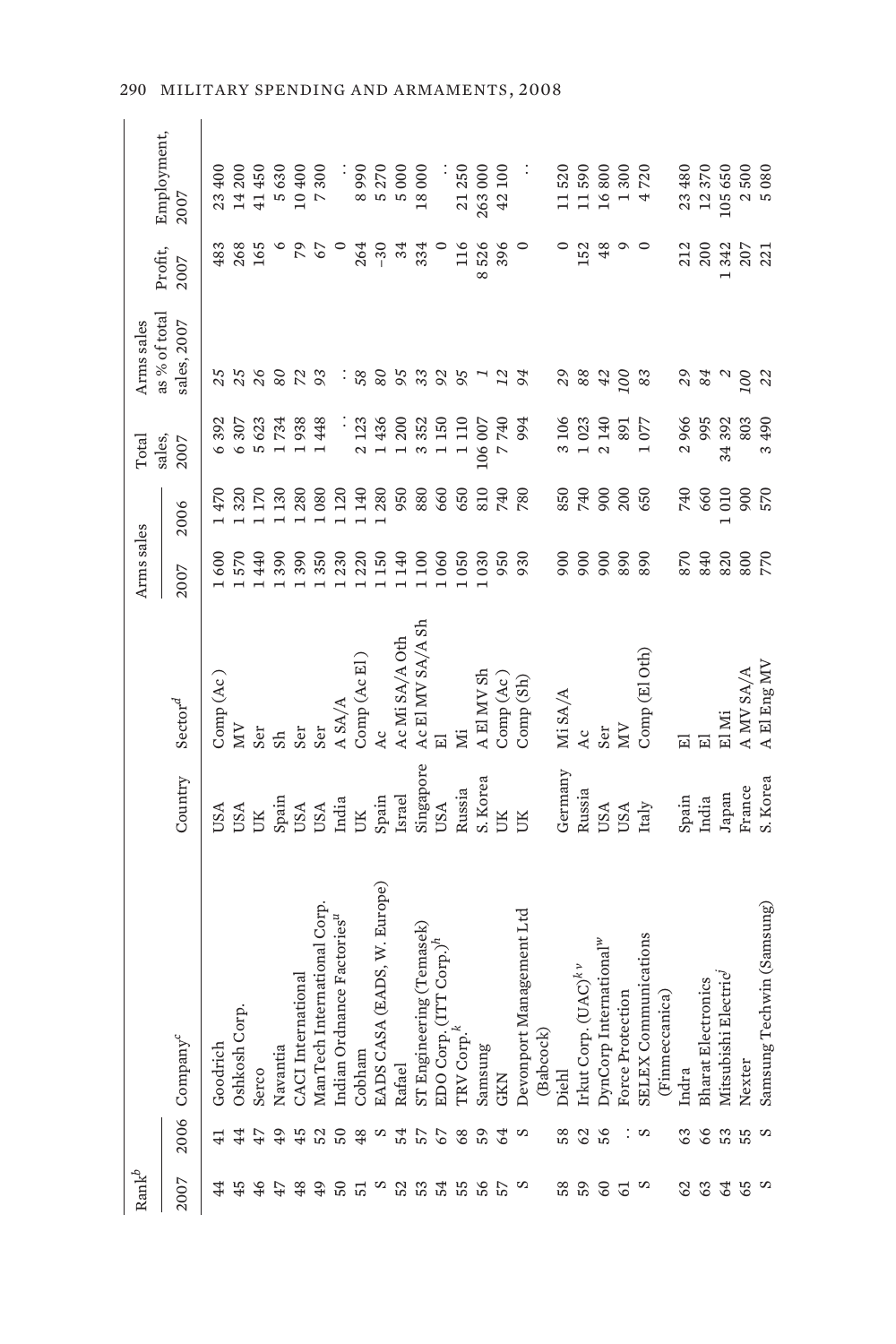| 3500            |                  |                                                      | 2080     | 7130             | 8300      | 2830                            | 9360             | 3400                         | 2760                        | 2660       | 6 100       | 3490                              | 3050              | 17100                    | 8130                  | 1980                            |                | 152920         | 7470                                                                                     | 5 200             | 19130                     | 6820  | 8360                      | 30560                     | 6 100         | 3 250   | 6000           | 4720                        | 1260                          | 2510                       |                                    |
|-----------------|------------------|------------------------------------------------------|----------|------------------|-----------|---------------------------------|------------------|------------------------------|-----------------------------|------------|-------------|-----------------------------------|-------------------|--------------------------|-----------------------|---------------------------------|----------------|----------------|------------------------------------------------------------------------------------------|-------------------|---------------------------|-------|---------------------------|---------------------------|---------------|---------|----------------|-----------------------------|-------------------------------|----------------------------|------------------------------------|
|                 |                  |                                                      | 26       | 211              | 179       | $\overline{0}$                  | 62               | $-43$                        |                             | 46         | 42          |                                   | 82                | $-120$                   | 99                    |                                 |                | 193            | 104                                                                                      | 63                |                           |       | 101                       | 298                       | 63            | $69$    | 142            | 48                          | $\overline{c}$                | 144                        |                                    |
| $89$            | 100              |                                                      |          |                  |           | $88\,$                          | 18               | 89                           | <b>222222</b>               |            |             |                                   |                   |                          |                       | 00                              |                |                | 38                                                                                       | $48$              | 95                        | 53    | 38                        |                           | 49            | $78$    | 43             | 27                          | 100                           | 74                         |                                    |
| 790             | 695              |                                                      | 697      | 3525             | 1757      | 753                             | 3658             | 738                          | 861                         | 741        | 890         | 737                               | 826               | 12 295                   | 1622                  | 617                             |                | 39 210         | 1592                                                                                     | 1269              | 619                       | 1113  | 1558                      | 12748                     | 1174          | 745     | 1325           | 2 126                       | 568                           | 757                        |                                    |
| 640             | 600              |                                                      | 450      | 610              | 480       | 580                             | 580              | 450                          | 560                         | 480        | 560         | 530                               | 530               | $\overline{\mathrm{30}}$ | 540                   | 630                             |                | 710            | 580                                                                                      | 580               | 530                       | 540   | 550                       | 1120                      | 540           | 480     | 500            | 500                         | 440                           | 510                        | 550                                |
| 700             | 690              |                                                      | 690      | 680              | 670       | 670                             | 660              | 660                          | 650                         | 640        | 640         | 630                               | 620               | 620                      | 620                   | 620                             |                | 610            | 610                                                                                      | 610               | 590                       | 590   | 590                       | 580                       | 580           | 580     |                | 570<br>570                  | 570                           | 560                        | 560                                |
| Ser             | Ac               |                                                      |          | Eng              | Comp (Ac) |                                 | Sh               | Ser                          | Ac                          | Ac MV SA/A | Ser         | A El MV Mi SA/A Sh                |                   | χ                        |                       | A MV SA/A                       |                | $\overline{E}$ | Comp (Ac Sh)                                                                             | $\overline{E}$    | Eng                       | Ser   | Comp (El Mi)              | Ac Eng Mi Sh              | A Ac Eng SA/A | El Eng  | $\overline{E}$ | Eng                         |                               | Comp(Oth)                  | Ser                                |
| USA             | Russia           |                                                      | S. Korea | Germany          | UК        | $\rm{Italy}$                    | $\mathrm{Italy}$ | USA                          | S. Korea                    | Finland    | USA         | Australia                         | UK                | USA                      | USA                   | Spain                           |                |                | $\begin{array}{c} \text{Japan} \\ \text{USA} \\ \text{USA} \\ \text{Russia} \end{array}$ |                   |                           | USA   | USA<br>Japan<br>Switzerl. |                           |               | USA     | Canada         | $\ensuremath{\text{ftaly}}$ |                               | <b>Traly</b><br>USA<br>USA |                                    |
| Aerospace Corp. | Vertolety Rossii | $\left(\text{OPK}\, \text{Oboronprom}\right)^{k\,x}$ | LIGNex1  | MTU Aero Engines | Meggitt   | Galileo Avionica (Finmeccanica) | Fincantieri      | Alion Science and Technology | Korea Aerospace Industries" | Patria     | Cubic Corp. | Thales Australia (Thales, France) | Ultra Electronics | Navistar <sup>z</sup>    | Feledyne Technologies | Santa Bárbara Sistemas (General | Dynamics, USA) | NEC            | Curtiss-Wright Corp.                                                                     | SRA International | Ufimskoe MPO <sup>k</sup> | MITRE | Moog                      | Kawasaki Heavy Industries | RUAG          | GenCorp | CAE            | Avio (Cinven, UK)           | MBDA Italia (MBDA, W. Europe) | Ceradyne                   | Chugach Alaska Corp. <sup>aa</sup> |
| 69              | 72               |                                                      |          |                  | 99        |                                 | 73               |                              |                             | 56         | 78          |                                   | 89                |                          | 78                    | S                               |                | 65             | 74                                                                                       | 75                | 88                        | 85    | 81                        | 51                        | 83            | 100     | 94             | 95                          |                               | 93                         | 80                                 |
| 66              | 67               |                                                      | 68       | 69               | 70        | S                               |                  | 72                           | 73                          |            | 5000        |                                   |                   | 77                       | 78                    | S                               |                | 64             | 80                                                                                       | 81                | $82\,$                    | 83    | 84                        | 85                        | 86            | 78      | 88             | 89                          | S                             | $\mathcal{S}^0$            | 91                                 |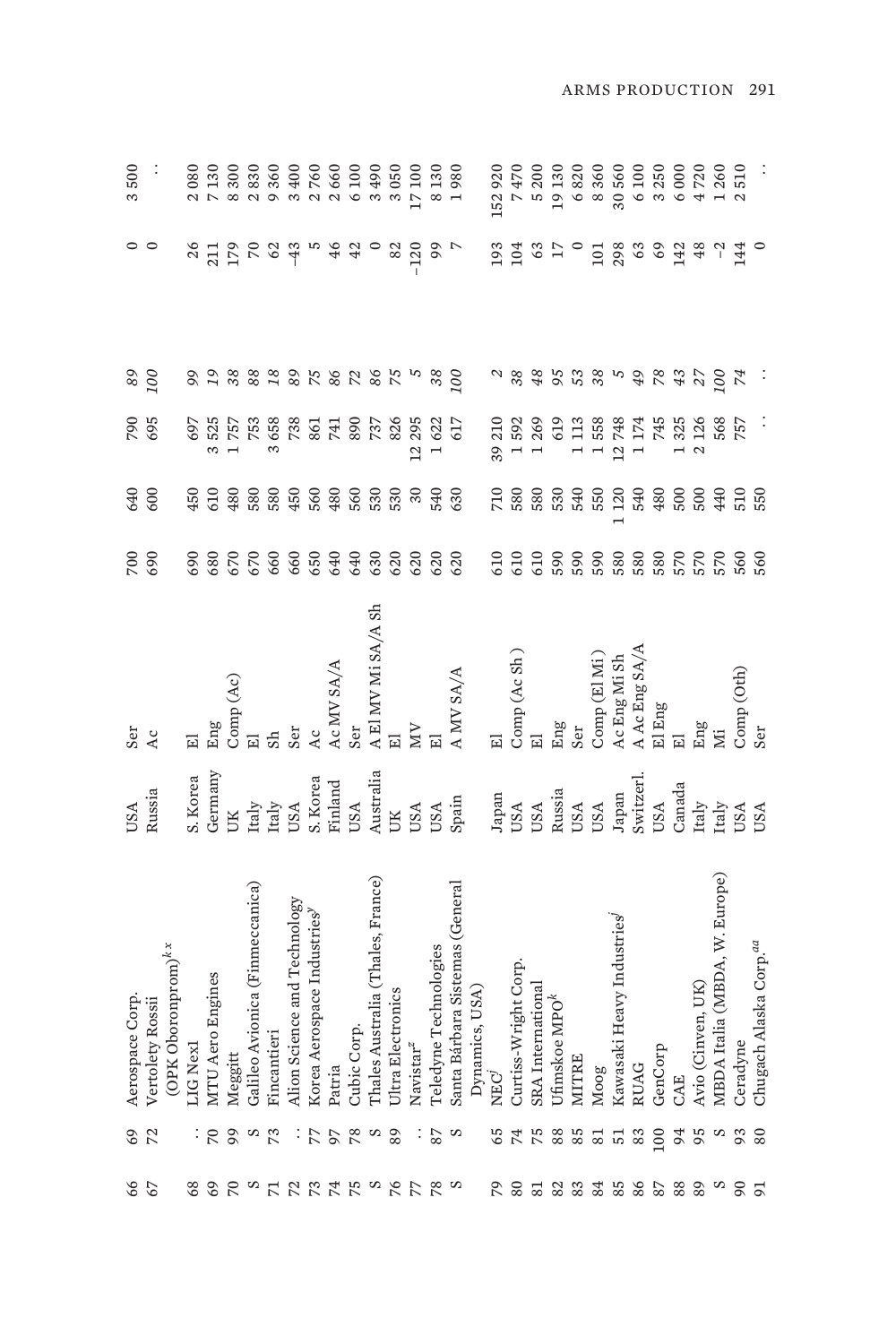| $\mathrm{Rank}^b$ |    |                                                                                                                                                                                  |           |                     | Arms sales |      | Total          | Arms sales                   |                 |                     |
|-------------------|----|----------------------------------------------------------------------------------------------------------------------------------------------------------------------------------|-----------|---------------------|------------|------|----------------|------------------------------|-----------------|---------------------|
|                   |    | 2007 2006 Company <sup>c</sup>                                                                                                                                                   | Country   | Sector <sup>d</sup> | 2007       | 2006 | sales,<br>2007 | as % of total<br>sales, 2007 | Profit,<br>2007 | Employment,<br>2007 |
| 92                |    | $\text{Fit}^{bb}$                                                                                                                                                                | Italy     | Eng MV              | 550        | 430  | 80089          |                              | 2811            | 185230              |
|                   | 84 | ARINC (Carlyle Group) <sup>cc</sup>                                                                                                                                              | USA       | Ser                 | 550        | 540  | 1180           | 46                           |                 | 3100                |
|                   |    | Iveco (Fiat)                                                                                                                                                                     | Italy     | ЙM                  | 550        | 430  | 15320          | 4                            | 660             | 26460               |
|                   |    | Tenix Group <sup>dd</sup>                                                                                                                                                        | Australia | El SA/A Sh          | 540        | 510  | $\ddot{\cdot}$ | $\vdots$                     |                 | 4000                |
|                   |    | Kongsberg Gruppen                                                                                                                                                                | Norway    | El Mi SA/A          | 540        | 450  | 1417           | 38                           | 84              | 4210                |
|                   |    | VSE Corp.                                                                                                                                                                        | USA       | Ser                 | 540        | 340  | 653            | 82                           |                 | 1220                |
|                   | 20 | Vought Aircraft Industries                                                                                                                                                       | USA       | Ac                  | 530        | 560  | 1626           | 33                           | 46              | 6500                |
|                   |    | (Carlyle Group)                                                                                                                                                                  |           |                     |            |      |                |                              |                 |                     |
| 98                | 96 | Aerokosmicheskoe Oborudovaniek                                                                                                                                                   | Russia    | $\overline{E}$      | 520        | 500  | 820            | 63                           | 132             | 39870               |
| 99                |    | Jacobs Engineering Group <sup>ee</sup>                                                                                                                                           | USA       | Ser                 | 520        | 460  | 8474           |                              | 287             | 36400               |
|                   |    | Samsung Thales (Thales, France/                                                                                                                                                  | S. Korea  | 冚                   | 520        | 470  | 517            | <b>DOI</b>                   | 26              | 1370                |
|                   |    | Samsung, S. Korea)                                                                                                                                                               |           |                     |            |      |                |                              |                 |                     |
| 100               | 92 | Hyundai Heavy Industries                                                                                                                                                         | S. Korea  | Sh                  | 510        | 510  | 16716          | 3                            | 1884            | 25500               |
|                   |    | (Hyundai)                                                                                                                                                                        |           |                     |            |      |                |                              |                 |                     |
|                   |    | $^a$ Although several Chinese arms-producing enterprises are large enough to rank among the SIPRI Top 100, it has not been possible to include them                              |           |                     |            |      |                |                              |                 |                     |
|                   |    | because of lack of comparable and sufficiently accurate data. In addition, there are companies in other countries, such as Kazakhstan and Ukraine, that could                    |           |                     |            |      |                |                              |                 |                     |
|                   |    | also be large enough to appear in the SIPRI Top 100 list if data were available, but this is less certain.                                                                       |           |                     |            |      |                |                              |                 |                     |
|                   |    | according to the value of their arms sales in 2007. Companies with the designation S are subsidiaries. A dash $(-)$ indicates either<br><sup><i>D</i></sup> Companies are ranked |           |                     |            |      |                |                              |                 |                     |

that the company did not make arms sales in 2006, that it did not rank among the SIPRI Top 100 for 2006 or that data for 2006 is not available. Company names and structures are listed as they were on 31 Dec. 2007. Information about subsequent changes is provided in these footnotes. The 2006 ranks may names and structures are listed as they were on 31 Dec. 2007. Information about subsequent changes is provided in these footnotes. The 2006 ranks may differ from those published in SIPRI Yearbook 2008 owing to the continual revision of data, most often because of changes reported by the company itself differ from those published in *SIPRI Yearbook 2008* owing to the continual revision of data, most often because of changes reported by the company itself and sometimes because of improved estimations. Major revisions are explained in these footnotes.<br>' For subsidiaries and operational companies owned by a holding or investment company, the name of the parent company is give Companies are ranked according to the value of their arms sales in 2007. Companies with the designation S are subsidiaries. A dash (-) indicates either that the company did not make arms sales in 2006, that it did not rank among the SIPRI Top 100 for 2006 or that data for 2006 is not available. Company and sometimes because of improved estimations. Major revisions are explained in these footnotes.

' For subsidiaries and operational companies owned by a holding or investment company, the name of the parent company is given in parentheses along with its country, where it differs.<br><sup>d</sup>Key to abbreviations: A = artillery; Ac = aircraft; El = electronics; Eng = engines; Mi = missiles; MV = military vehicles; SA/A = small arms/ammunition; with its country, where it differs.

 $^d$ Key to abbreviations: A = artillery; Ac = aircraft; El = electronics; Eng = engines; Mi = missiles; MV = military vehicles; SA/A = small arms/ammunition; Ser = services; Sh = ships; Sp = space; Oth = other; Comp (...) = components, services or anything less than final systems in the sectors within the paren-Ser = services; Sh = ships; Sp = space; Oth = other; Comp ( . . . ) = components, services or anything less than final systems in the sectors within the parentheses—used only for companies that do not produce final systems. theses-used only for companies that do not produce final systems.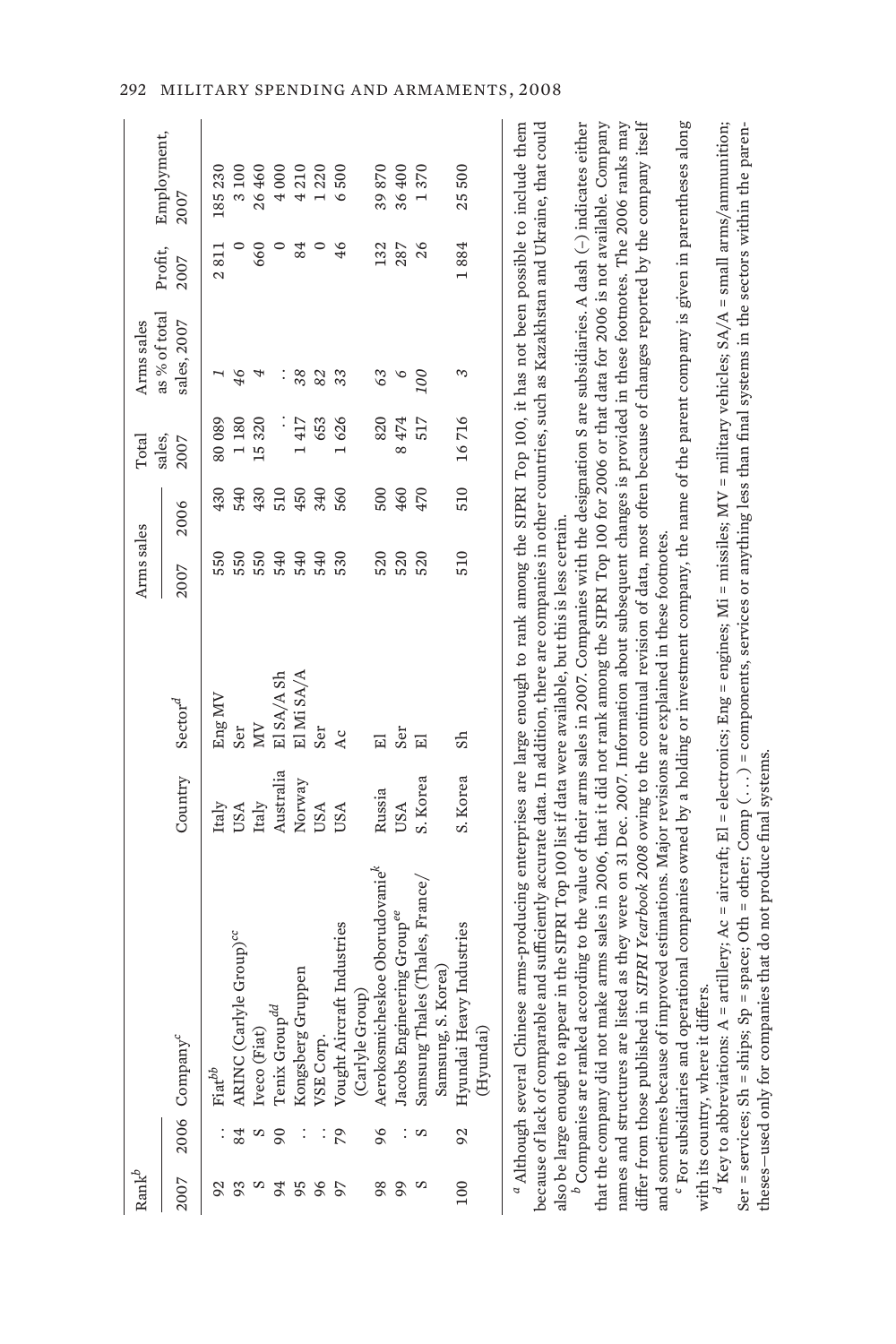ARMS PRODUCTION 293